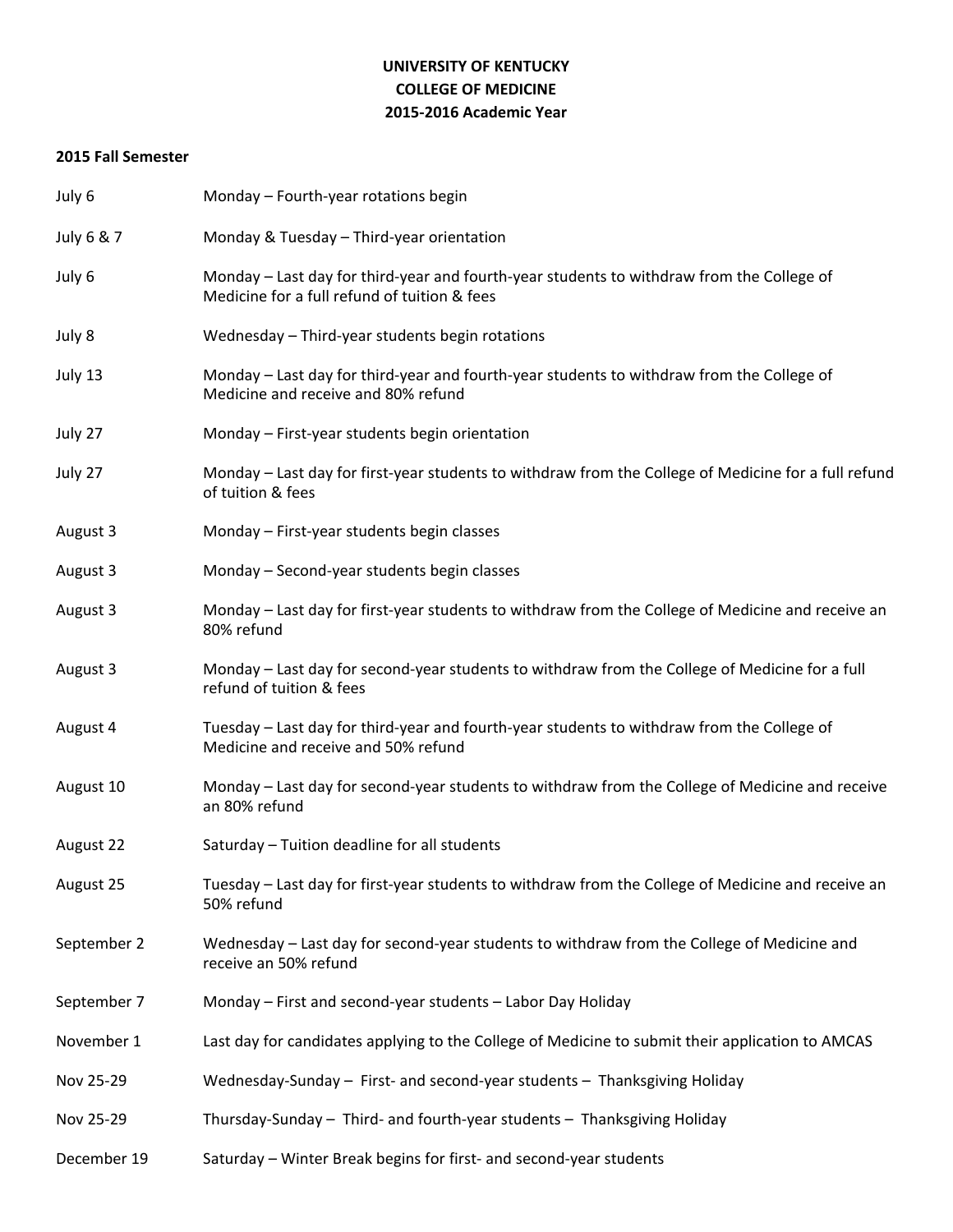# **UNIVERSITY OF KENTUCKY COLLEGE OF MEDICINE 2015-2016 Academic Year**

# **2016 Spring Semester**

| January 4   | Monday - All students return to class                                                                             |
|-------------|-------------------------------------------------------------------------------------------------------------------|
| January 4   | Monday - Last day to withdraw from the College of Medicine and receive a full refund                              |
| January 11  | Monday - Last day to withdraw from the College of Medicine and receive an 80% refund                              |
| January 15  | Last day for candidates applying to the College of Medicine to submit their supplemental<br>application materials |
| January 18  | Monday - First and second year students - Martin Luther King Jr.'s Birthday Holiday                               |
| January 22  | Friday - Tuition deadline for all students                                                                        |
| February 2  | Tuesday - Last day to withdraw from the College of Medicine and receive a 50% refund                              |
| March 5-13  | Saturday-Sunday - Spring Break for first-year students                                                            |
| March 12-20 | Monday-Friday - Spring Break for second-year students                                                             |
| May 6       | Friday – End of academic year for second-year students                                                            |
| May 13      | Friday - End of academic year for fourth-year students                                                            |
| May 14      | Saturday - College of Medicine Graduation                                                                         |
| May 27      | Friday - End of academic year for first-year students                                                             |
| June 17     | Friday - End of academic year for third-year students                                                             |
|             | June 20-24 and 27-28 CPX Exam for Class of 2016                                                                   |
| June 30     | Monday - Special graduation date                                                                                  |

### **Enrollment Dates 2015-2016**

| First Year  | 7/27/15 to 5/27/16 | Winter Break | 12/19/15 to 1/3/16 |
|-------------|--------------------|--------------|--------------------|
| Second Year | 8/3/15 to 5/6/16   | Graduation   | 5/14/16            |
| Third Year  | 7/6/15 to 6/17/16  |              |                    |
| Fourth Year | 7/6/15 to 5/13/16  |              |                    |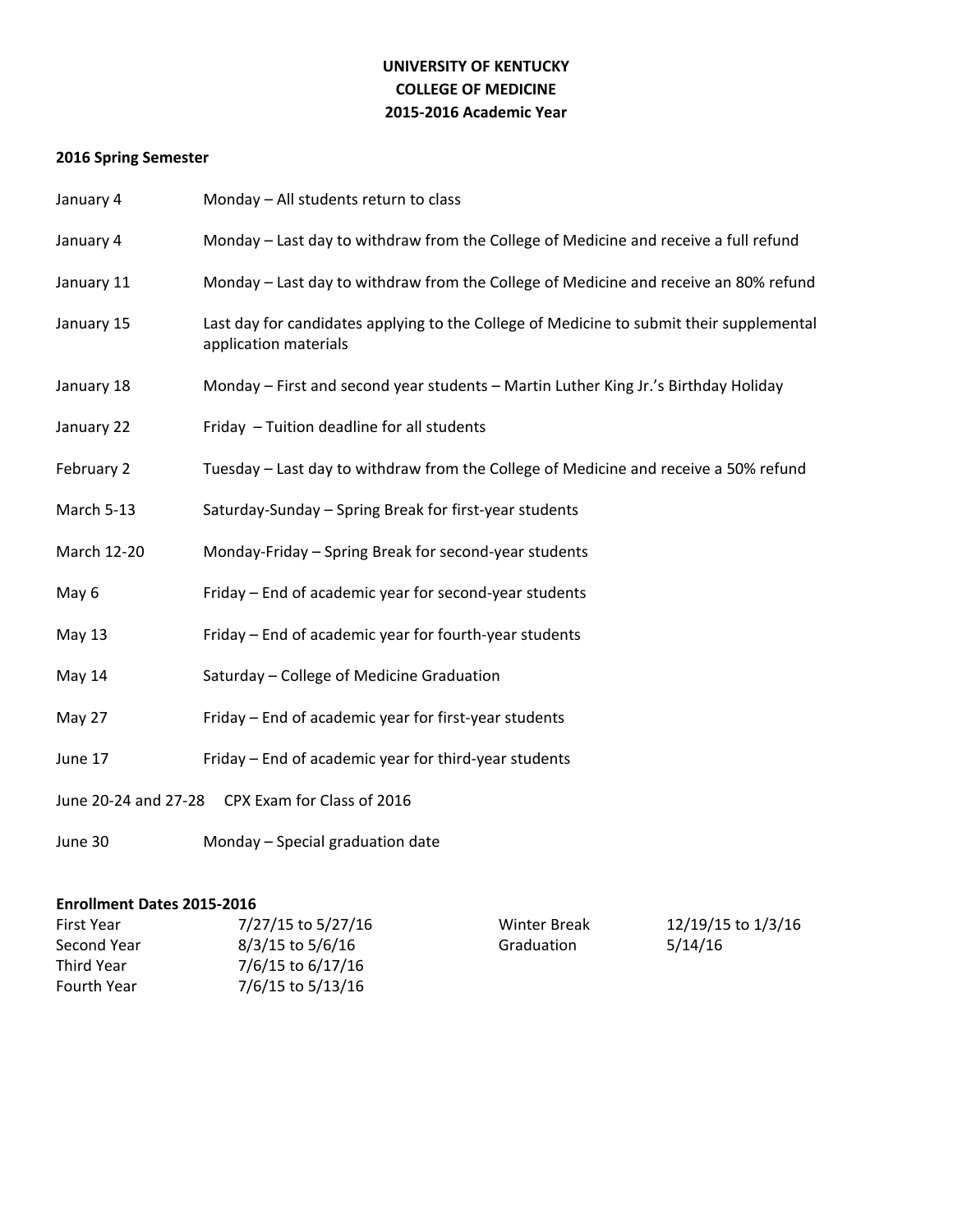# **First Year 2015-2016**

| July 27 to 31   | Orientation                             |
|-----------------|-----------------------------------------|
| Aug 3 to Oct 2  | Anatomy                                 |
| Aug 3 to May 27 | ICM I                                   |
| Aug 22          | <b>Fall tuition deadline</b>            |
| Sept 7          | Labor Day Holiday                       |
| Oct 7 to Dec 18 | <b>Biochemistry &amp; Genetics</b>      |
| Nov 25 to 29    | <b>Thanksgiving Holiday</b>             |
| Dec 19 to Jan 3 | Winter Break                            |
| Jan 4 to Mar 4  | Foundations of Disease and Therapeutics |
| <b>Jan 18</b>   | Martin Luther King, Jr. Day Holiday     |
| Jan 22          | Spring tuition deadline                 |
| Mar 5 to Mar 13 | <b>Spring Break</b>                     |
| Mar 14 to May 6 | <b>Neurosciences</b>                    |
| May 9 to May 27 | <b>Behavioral Basis of Medicine</b>     |

#### **Second Year 2015-2016**

| Aug 3 to Sept 11 | Musculoskeletal & Integumentary Systems      |
|------------------|----------------------------------------------|
| Aug 4 to Apr 29  | Introduction to Clinical Medicine II         |
| Sept 14 to Oct 2 | Hematologic & Lymphatic Systems              |
| Oct 12 to Nov 13 | Endocrine & Reproductive Systems             |
| Nov 16 to Dec 16 | Renal & Urinary Systems                      |
| Nov 25 to 29     | <b>Thanksgiving Holiday</b>                  |
| Dec 19 to Jan 3  | Winter Break                                 |
| Jan 4 to Feb 5   | Cardiovascular System                        |
| Jan 18           | Martin Luther King, Jr. Day Holiday          |
| Jan 22           | Spring tuition deadline                      |
| Feb 8 to Mar 11  | <b>Respiratory System</b>                    |
| March 12-20      | <b>Spring Break</b>                          |
| Mar 21 to Apr 15 | <b>Gastrointestinal System and Nutrition</b> |
| Apr 18 to May 6  | Multisystem & Integrative Concepts           |
|                  |                                              |

### **Third Year 2015-2016**

| July 6-7 |                                                 | Orientation |                           |
|----------|-------------------------------------------------|-------------|---------------------------|
|          | July 8 to June 17                               |             | <b>Clinical Rotations</b> |
|          | July 8 to 31                                    |             | Block 1                   |
|          | Aug 3 to Aug 28                                 |             | Block 2                   |
|          | Aug 31 to Sept 25                               |             | Block 3                   |
|          | Sept 28 to Oct 23                               |             | Block 4                   |
|          | Oct 26 to Nov 20                                |             | Block 5                   |
|          | Nov 23 to Dec 18                                |             | Block 6                   |
|          | Jan 4 to Jan 29                                 |             | Block 7                   |
|          | Feb 1 to Feb 26                                 |             | Block 8                   |
|          | Feb 29 to Mar 25                                |             | Block 9                   |
|          | Mar 28 to Apr 22                                |             | Block 10                  |
|          | Apr 25 to May 20                                |             | Block 11                  |
|          | May 23 to June 17                               |             | Block 12                  |
|          | June 20-24 and 27-28: CPX for the class of 2016 |             |                           |

# **Fourth Year 2015-2016**

| July 6 to 31      | Period 1 |
|-------------------|----------|
| Aug 3 to Aug 28   | Period 2 |
| Aug 31 to Sept 25 | Period 3 |